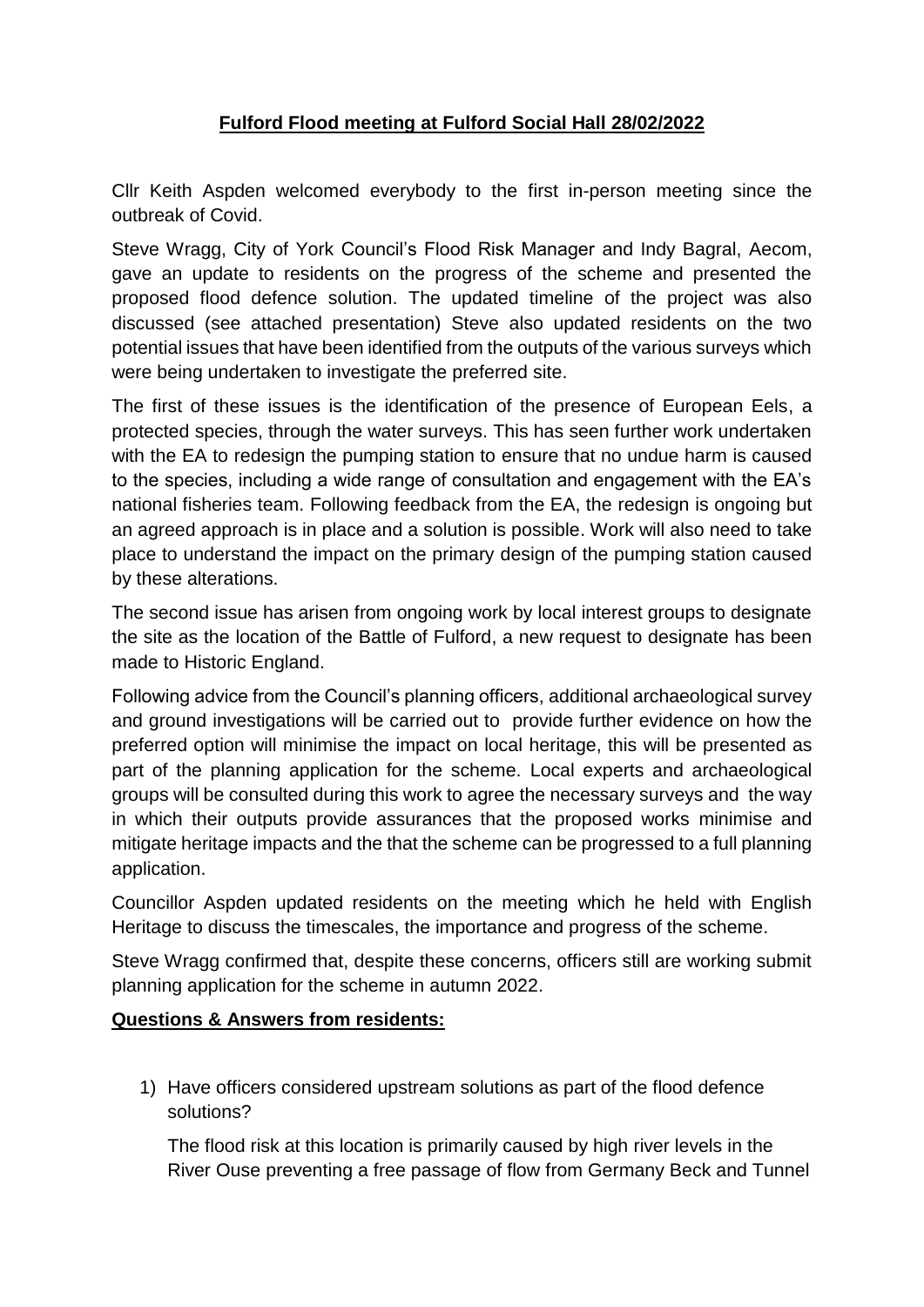Drain. The proposed solution to isolate the high river levels from Germany Beck is therefore essential with the proposed pumps needed to pump all flows in the beck when River Ouse levels are high. Upstream solutions would not achieve this, however, future works to manage upstream flows on the River Ouse are being considered by the council and partners and this will add to the resilience of the proposed scheme in future flood events.

2) Is the delivery timeline likely to be affected by the two issues identified?

A planning application submission was expected in late 2021, the further redesign and survey/investigation works required to manage the two issues has extended the project programme with the planning application submission now being expected later in 2022. The construction phase is now expected in 2023.

3) Are the delays likely to cause the project to incur extra costs and will this still be covered by the existing funding?

Further redesign and surveys will incur additional costs although the project team are looking to include these within the original project costs as much as possible. The existing funding will cover the additional costs which are unavoidable and necessary to develop a workable design.

4) What areas of the village will this flood defence solution protect?

The works will ensure that Forlands Road is passable in future flood events preventing the isolation of the Fordlands community. The scheme will reduce the flood risk to approximately 40 properties within the Fordlands community from flood risk from Tunnel Drain which flows into Germany Beck upstream of the A19 road bridge. The scheme will also provide further flood resilience to the A19 preventing it from flooding in future flood events.

5) Is it possible to even out the pavements on Fordlands road which have dropped due to flooding?

A site visit will be setup to look at localised issues in this area, it is unlikely that the scheme will address this specific issue but opportunities will be considered to make any required improvements.